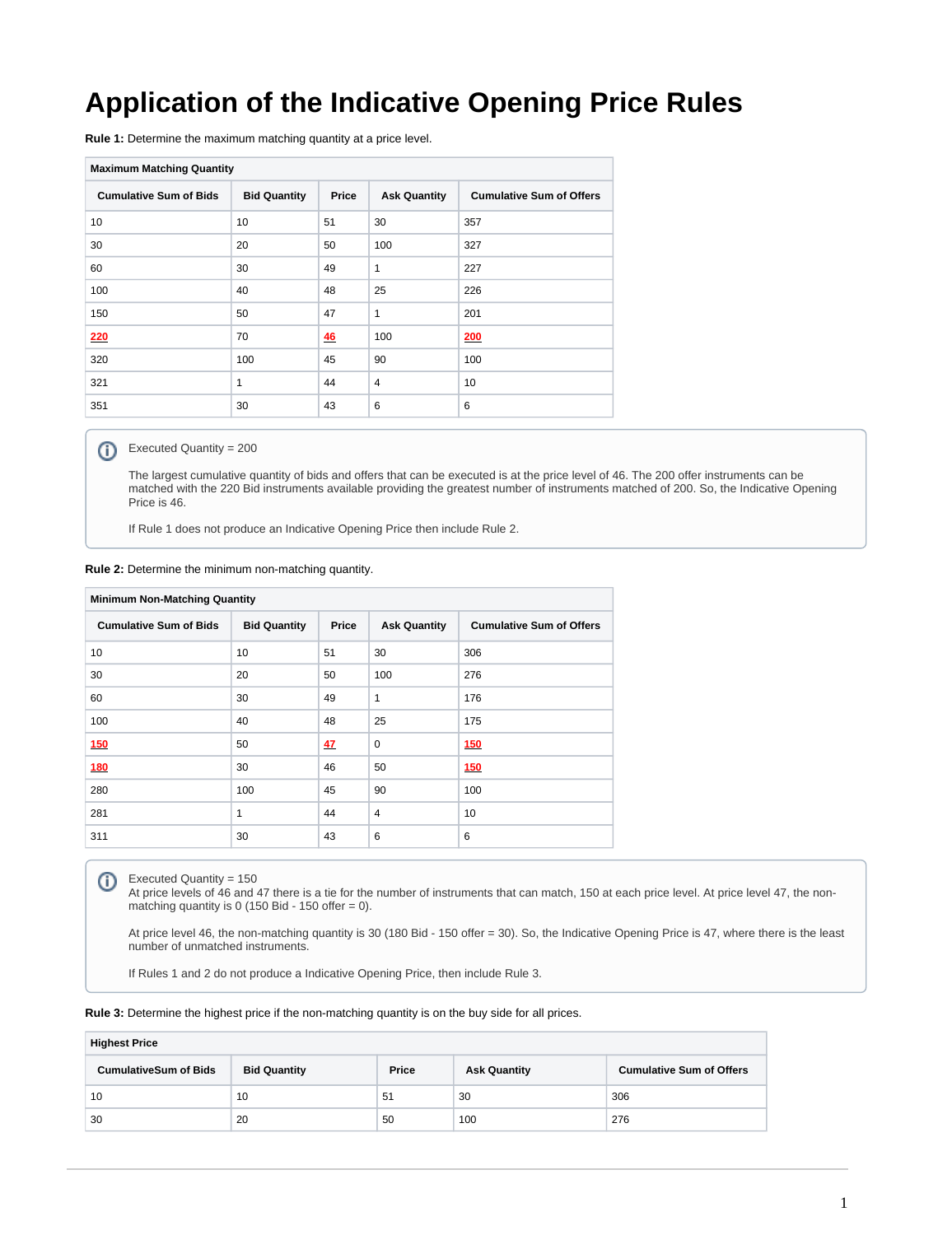| 60  | 30 | 49 |                | 176 |
|-----|----|----|----------------|-----|
| 100 | 40 | 48 | 25             | 175 |
| 180 | 80 | 47 | 0              | 150 |
| 180 | 0  | 46 | 50             | 150 |
| 200 | 20 | 45 | 90             | 100 |
| 230 | 30 | 44 | $\overline{4}$ | 10  |
| 260 | 30 | 43 | 6              | 6   |

## Executed Quantity = 150 ന

At price level 47, the largest cumulative quantity of Bids is 180. The largest cumulative quantity of offers is 150. The number of instruments that can match at price 47 is 150 instruments. The remaining non-matching Bid instruments = 30 (180 Bid - 150 offer = 30).

At price level 46, the largest cumulative quantity value of Bids is 180. The largest cumulative quantity of offers is 150. The number of instruments that can match at price 46 is 150 instruments. The remaining non-matching Bid instruments = 30 (180 Bid - 150 offer = 30).

The Indicative Opening Price is 47, which is the highest price where the unmatched instruments are Bid instruments.

**Rule 4:** Determine the lowest price if the non-matching quantity is on the sell side for all prices.

| <b>Lowest Price</b>           |                     |       |                     |                                 |  |
|-------------------------------|---------------------|-------|---------------------|---------------------------------|--|
| <b>Cumulative Sum of Bids</b> | <b>Bid Quantity</b> | Price | <b>Ask Quantity</b> | <b>Cumulative Sum of Offers</b> |  |
| 10                            | 10                  | 51    | 30                  | 306                             |  |
| 30                            | 20                  | 50    | 100                 | 276                             |  |
| 60                            | 30                  | 49    | $\mathbf{1}$        | 176                             |  |
| 100                           | 40                  | 48    | 25                  | 175                             |  |
| 110                           | 10                  | 47    | $\mathbf 0$         | 150                             |  |
| 110                           | $\mathbf 0$         | 46    | 50                  | 150                             |  |
| 130                           | 20                  | 45    | 90                  | 100                             |  |
| 160                           | 30                  | 44    | $\overline{4}$      | 10                              |  |
| 190                           | 30                  | 43    | 6                   | 6                               |  |

Executed Quantity = 110 ⊕

> At price level 47, the largest cumulative quantity of Bids is 110. The largest cumulative quantity value of offers is 150. The number of instruments that can match at price 47 is 110 instruments. The remaining non-matching quantity is 40 (150 offer - 110 Bid = 40).

At price level 46, the largest cumulative quantity value of Bids is 110. The largest cumulative quantity value of offers is 150. The number of instruments that can match at price 47 is 110 instruments. The remaining non-matching quantity is 40 (150 offer - 110 Bid = 40).

The Indicative Opening Price is 46, which is the lowest price where the unmatched instruments are Offer instruments.

If Rule 3 and 4 have a tie then include Rule 5.

**Rule 5:** Determine the closest price to the settlement price (reference price).

| <b>Closest Price to the Settlement Price (Reference Price)</b> |                     |       |                     |                                 |  |  |
|----------------------------------------------------------------|---------------------|-------|---------------------|---------------------------------|--|--|
| <b>Cumulative Sum of Bids</b>                                  | <b>Bid Quantity</b> | Price | <b>Ask Quantity</b> | <b>Cumulative Sum of Offers</b> |  |  |
| 50                                                             | 50                  | 51    | 30                  | 280                             |  |  |
| 70                                                             | 20                  | 50    | 100                 | 250                             |  |  |
| 150                                                            | 80                  | 49    | 0                   | 150                             |  |  |
| 150                                                            | $\mathbf 0$         | 48    | 0                   | 150                             |  |  |
| <b>150</b>                                                     | $\mathbf 0$         | 47    | $\Omega$            | 150                             |  |  |
| 150                                                            | $\mathbf 0$         | 46    | 0                   | 150                             |  |  |
| 150                                                            | 0                   | 45    | 70                  | 150                             |  |  |